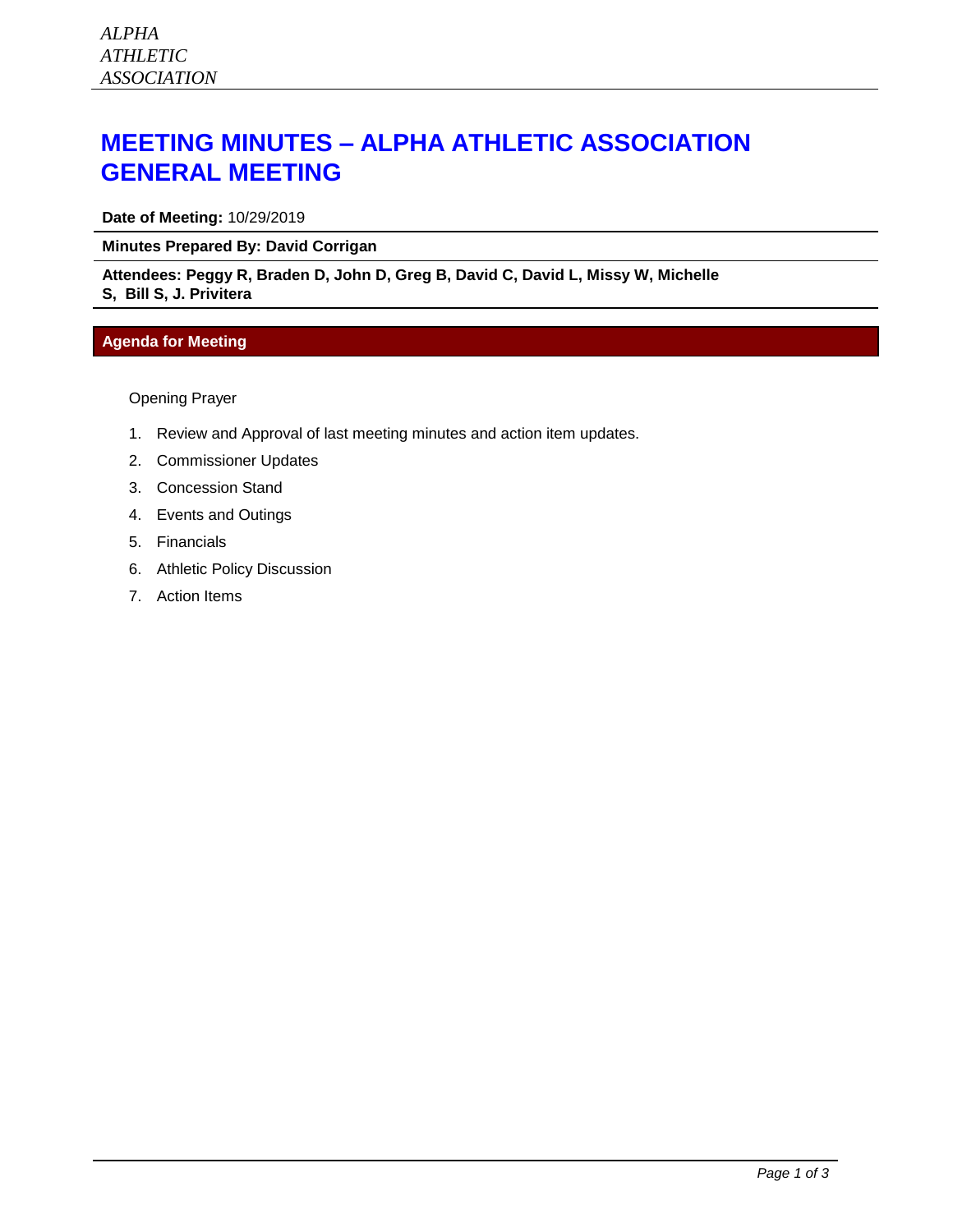| <b>Minutes</b> |                                                                            |                                                                                                                                                                                                                                                                                                   |  |  |  |
|----------------|----------------------------------------------------------------------------|---------------------------------------------------------------------------------------------------------------------------------------------------------------------------------------------------------------------------------------------------------------------------------------------------|--|--|--|
| Agenda #       | Item                                                                       | <b>Resolutions/Discussions</b>                                                                                                                                                                                                                                                                    |  |  |  |
| Item $#1$      | Review and Approval of<br>last meeting minutes<br>and action item updates. | Approved.                                                                                                                                                                                                                                                                                         |  |  |  |
|                |                                                                            | Minutes to be emailed to board and commissioners going forward &<br>posted to AA website.                                                                                                                                                                                                         |  |  |  |
|                |                                                                            | Open Action Item Updates:                                                                                                                                                                                                                                                                         |  |  |  |
|                |                                                                            | Uniform Vendor Meetings: Meeting held - Aligned on branding/colors -<br>Katie D will help document - purchases will be routed through Peggy for<br>consistency. Need to include requirements, if any, from the diocese for<br>each sport.                                                         |  |  |  |
|                |                                                                            | Commissioners to send the requests to branding committee & Peggy.                                                                                                                                                                                                                                 |  |  |  |
| Item $#2$      | <b>Commissioner Updates</b>                                                | Cross Country - Michelle - very good season with 25 children.                                                                                                                                                                                                                                     |  |  |  |
|                |                                                                            | Soccer - John D - Development tournament went pretty well last<br>weekend. Glow in dark game with parents happened last week. Field<br>aerated. Looking into goals and nets to see if needed. Still planning to<br>get uniforms.                                                                  |  |  |  |
|                |                                                                            | Volleyball - Katie D - not reviewed.                                                                                                                                                                                                                                                              |  |  |  |
|                |                                                                            | Basketball - Bill S - Looking at a season pass for people to<br>view games vs paying admission each time - will propose. Looks like we<br>will have 6 teams - practice times are set up. Schedule for<br>developmental teams worked out, working on other teams. Practices<br>starting next week. |  |  |  |
|                |                                                                            | Track - Bill S - sign ups in March.                                                                                                                                                                                                                                                               |  |  |  |
| Item $#3$      | <b>Concession Stand</b>                                                    | Going well overall. We still have a gap with some home events where<br>concession stand was not opened.                                                                                                                                                                                           |  |  |  |
|                |                                                                            | Could students do it? Peggy to check.                                                                                                                                                                                                                                                             |  |  |  |
| Item #4        | <b>Events and Outings</b>                                                  | Sports Banquet - May 8th                                                                                                                                                                                                                                                                          |  |  |  |
|                |                                                                            | Reserved same venue as last year - Camelot. The venue remodeled.<br>Finalizing contracts with DJ etc to see if we can balance budget.                                                                                                                                                             |  |  |  |
|                |                                                                            | Will start advertising after Gala.                                                                                                                                                                                                                                                                |  |  |  |
| Item #5        | <b>Financials</b>                                                          | Greg reviewed 2019-2020 year – looks to be balanced budget this year.<br>Greg will update 2019/20 income for next meeting.                                                                                                                                                                        |  |  |  |
|                |                                                                            | Reminder that all purchases (not including league fees) need to be run<br>through approval before purchasing. Check request form should be<br>submitted through Greg and Peggy first. (Check request form is on AA<br>website).                                                                   |  |  |  |